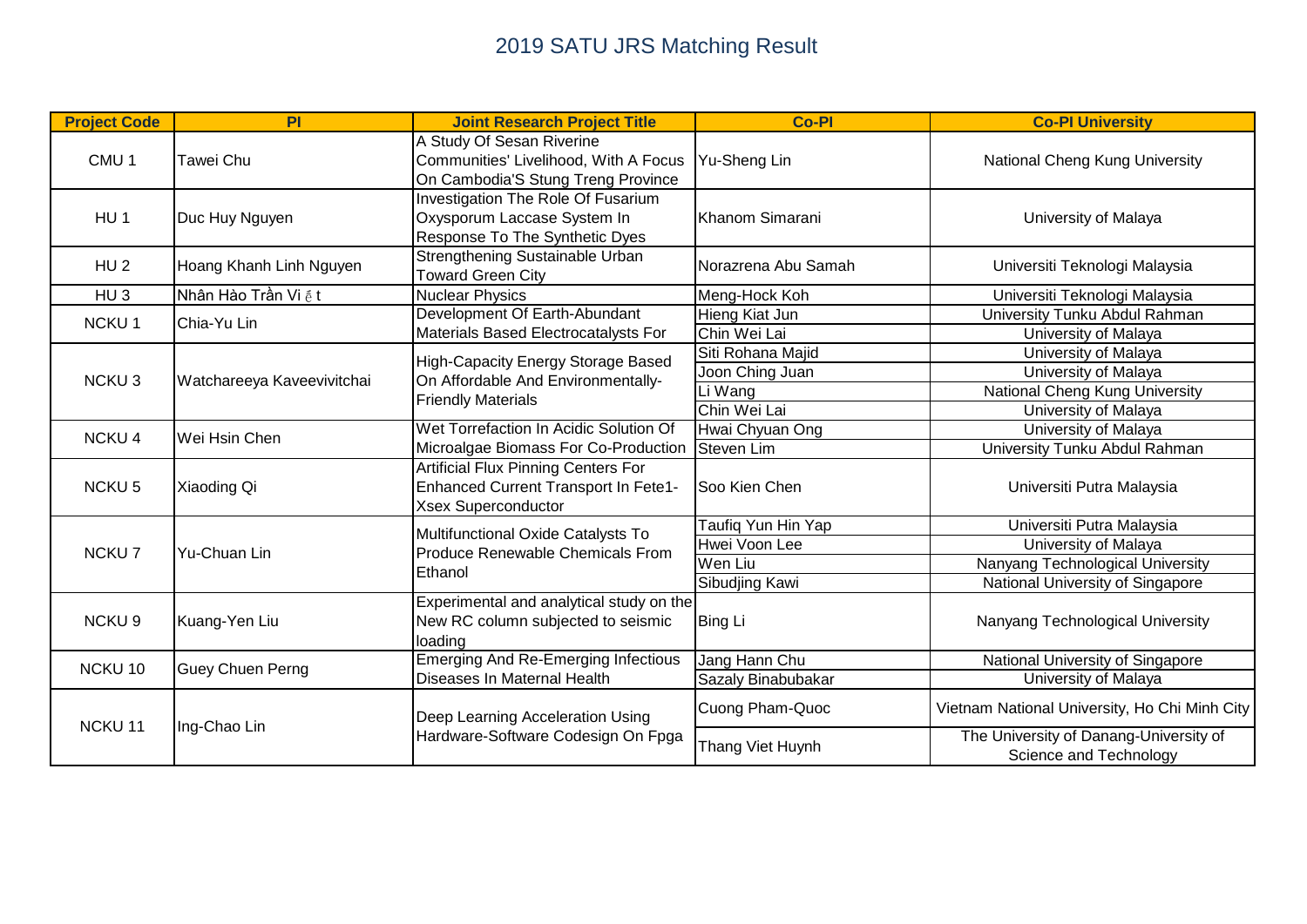| <b>Project Code</b> | PI                     | <b>Joint Research Project Title</b>                                                                                                | <b>Co-Pl</b>                    | <b>Co-PI University</b>                                        |
|---------------------|------------------------|------------------------------------------------------------------------------------------------------------------------------------|---------------------------------|----------------------------------------------------------------|
| <b>NCKU12</b>       | Jiun-Jih Miau          | <b>Complex Interaction Studies Between</b><br>The Primary And Inner Vortices Of<br>Delta-Shaped Diamond And Saccon<br>Wing Models. | Shabudin Bin Mat                | Universiti Teknologi Malaysia                                  |
| <b>NCKU13</b>       | Jo-Shu Chang           | Sustainable Approach To Wastewater<br><b>Treatment Using Symbiotic Co-</b><br>Cultivation Of Microalgae And Bacteria               | <b>Tau Chuan Ling</b>           | University of Malaya<br>The University of Danang-University of |
|                     |                        |                                                                                                                                    | Ly Ngoc Ta                      | Science and Technology                                         |
|                     |                        | A Hybrid Ac/Dc Microgrid System With                                                                                               | Sandeep - Anand                 | Indian Institute of Technology Kanpur                          |
| <b>NCKU14</b>       | Li Wang                | Various Renewable-Energy Resources                                                                                                 | Manoj Tripathy                  | Indian Institute of Technology Roorkee                         |
|                     |                        |                                                                                                                                    | Clarence Augustine Th Tee       | University of Malaya                                           |
| <b>NCKU15</b>       | Rong-Fu Kuo            | Development Of Automatic Salivary<br><b>Suction In Elderly Patients</b>                                                            | <b>Rudee Surarit</b>            | <b>Mahidol University</b>                                      |
| <b>NCKU16</b>       | Rong-Ju Cherng         | Application Of Video-Based Exergames Maziah Mat Rosly                                                                              |                                 | University of Malaya                                           |
|                     |                        | For Children With Disabilities                                                                                                     | Sujitra Boonyong                | <b>Chulalongkorn University</b>                                |
| <b>NCKU17</b>       | Torbjörn Nordling      | Deep Learning And Learning In Children Margaretha Margaretha                                                                       |                                 | Universitas Airlangga                                          |
|                     | Fung Shin Yee          | Medicinal Mushrooms / Mushroom                                                                                                     |                                 | Universitas Gadjah Mada                                        |
| <b>UM2</b>          |                        | Based Natural Products For Health And Rumiyati Rumiyati<br>Wellness                                                                |                                 |                                                                |
|                     | Goh Boon Tong          | Investigation Of The Physical Properties Heejeong Jeong                                                                            |                                 | University of Malaya                                           |
| <b>UM3</b>          |                        | And Magnetic Phase In Controlled                                                                                                   | Min Kai Lee                     | National Cheng Kung University                                 |
|                     |                        | Growth Ni3Si2 Nanowires For Smart                                                                                                  | Lieh-Jeng Chang                 | National Cheng Kung University                                 |
|                     | Hazlie Bin Mokhlis     | Quantitative Resilience Assessment Of                                                                                              | Li Wang                         | National Cheng Kung University                                 |
| UM <sub>4</sub>     |                        | Power System With Distributed Energy                                                                                               |                                 |                                                                |
|                     |                        | Resources                                                                                                                          |                                 |                                                                |
| <b>UM 5</b>         | Hazreena Binti Hussein | Neighbourhood Park Characteristics In                                                                                              | Wan Mohd Azam Wan Mohd<br>Yunus | Universiti Teknologi Malaysia                                  |
|                     |                        | <b>Stress Problems Among Adolescent</b>                                                                                            |                                 |                                                                |
| UM <sub>6</sub>     | Hazreena Binti Hussein | <b>Campus Green Space In Universities</b>                                                                                          | Syam Rachma Marcillia           | Universitas Gadjah Mada                                        |
|                     |                        | From The Aspect Of Psychological<br>Well-Being                                                                                     |                                 |                                                                |
|                     |                        |                                                                                                                                    |                                 |                                                                |
| <b>UM7</b>          | Joon Ching Juan        | Photocatalysis For Environment<br>Remediation                                                                                      | Endang Tri Wahyuni              | Universitas Gadjah Mada                                        |
|                     |                        |                                                                                                                                    | Sze Mun Lam                     | University of Malaya                                           |
|                     |                        |                                                                                                                                    | Thomas Chung-Kuang Yang         | National Taipei University of Technology                       |
| UM <sub>8</sub>     | Khor Sook Mei          | <b>Smart Sensor Kit For Breast Cancer</b>                                                                                          | Nguyen Khanh Vu                 | Vietnam National University, Ho Chi Minh City                  |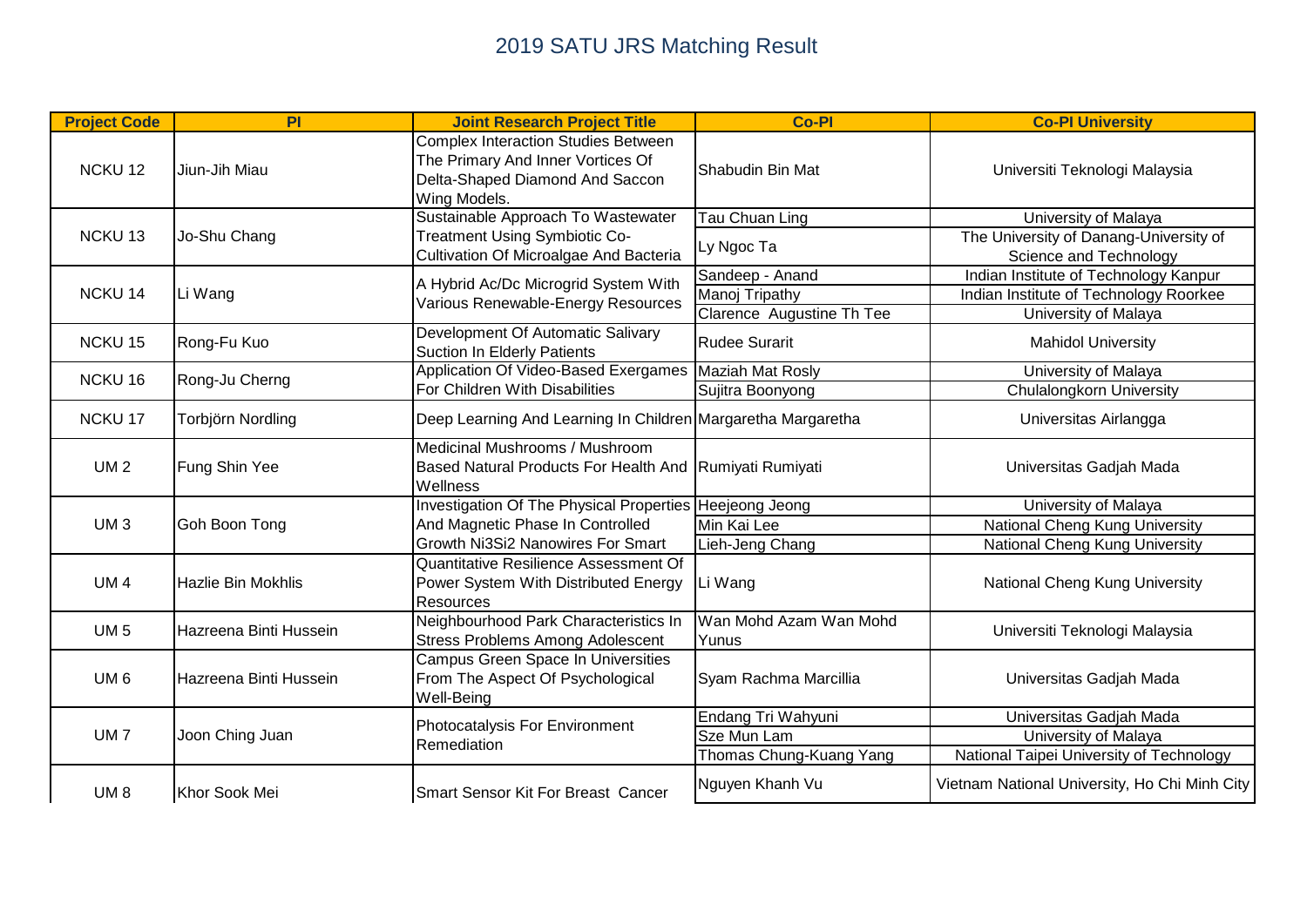| <b>Project Code</b> | PI                               | <b>Joint Research Project Title</b>                                                                                                                                                           | <b>Co-Pl</b>                 | <b>Co-PI University</b>                                 |
|---------------------|----------------------------------|-----------------------------------------------------------------------------------------------------------------------------------------------------------------------------------------------|------------------------------|---------------------------------------------------------|
|                     |                                  |                                                                                                                                                                                               | Wan-Ju Yeh                   | National Cheng Kung University                          |
| <b>UM9</b>          | Kiew Lik Voon                    | Development Of Ultrasound-<br>Responsive-Biostealth-Nano-Pouch For<br><b>Effective Delivery And Controlled-</b><br>Release Of Tumour Penetrating Metallic<br>Nanoparticles                    | Chia-Ching Chang             | National Chiao Tung University                          |
|                     |                                  | <b>Advanced Oxidation Processes For</b>                                                                                                                                                       | Swatantra Pratap Singh       | Indian Institute of Technology Bombay                   |
| <b>UM 11</b>        | Lai Chin Wei                     | <b>Wastewater Treatment Using Solar-</b>                                                                                                                                                      | Jin Chung Sin                | University Tunku Abdul Rahman                           |
|                     |                                  | Activated Carbon-Tio2 Nanotubes Film                                                                                                                                                          | Poernomo Gunawan             | Nanyang Technological University                        |
| <b>UM 13</b>        | Lai Khin Wee                     | Deep Learning Of Knee Magnetic<br>Resonance Images For Osteoarthritis<br>Analysis                                                                                                             | Sik Loo Tan                  | University of Malaya                                    |
| <b>UM 14</b>        | Lau Beng Fye                     | New Generation Schizophyllum<br>Commune (Cendawan Kukur):<br>Immunomodulatory And Anti-<br>Inflammatory Activities Of Selected<br><b>Hybrids In Relation To Their Chemical</b><br>Composition | Eng Poh Ng                   | Universiti Sains Malaysia                               |
|                     | Ling Tau Chuan                   | Development Of Efficient Wastewater<br><b>Treatment Strategy Utilizing Microalgae</b><br>Bacteria Co-Cultivation                                                                              | Eng Poh Ng                   | Universiti Sains Malaysia                               |
| <b>UM 15</b>        |                                  |                                                                                                                                                                                               | <b>Hsin Albert Chu</b>       | National Cheng Kung University                          |
|                     |                                  |                                                                                                                                                                                               | Chin-Tsan Wang               | <b>National Ilan University</b>                         |
|                     |                                  |                                                                                                                                                                                               | Yu-An Lin                    | National Ilan University                                |
| <b>UM 17</b>        | Looi Mee Lee                     | Testing Of Nanofiber Scaffolded Marine<br>Active Compound On A 3D<br>Hyperglycemic Cellular Wound Model                                                                                       | Gopinath Packirisamy         | Indian Institute of Technology Roorkee                  |
| <b>UM 18</b>        | Mohd Roslan Bin Mohd Nor         | Middle East Issues Or Religious<br><b>Extremism</b>                                                                                                                                           | Misnal Munir                 | Universitas Gadjah Mada                                 |
|                     |                                  |                                                                                                                                                                                               | Charanjit Kaur Darshan Singh | University Tunku Abdul Rahman                           |
| <b>UM 23</b>        | <b>Chang Siow Wee</b>            | Integrated Multi-Omics Analytical<br><b>Framework For Biomarkers Discovery</b><br>In Alzheimer'S Disease                                                                                      | Debnath Pal                  | Indian Institute of Science Bangalore                   |
| <b>UM 24</b>        | <b>I</b> Nor Hafizah Binti Ramli | <b>Experimental And Analytical</b><br>Investigation Of Square Cfdst Columns<br>Subjected To Axial Compressive, Cyclic<br>And Push-Out Loading                                                 | Po-Chien Hsiao               | National Taiwan University of Science and<br>Technology |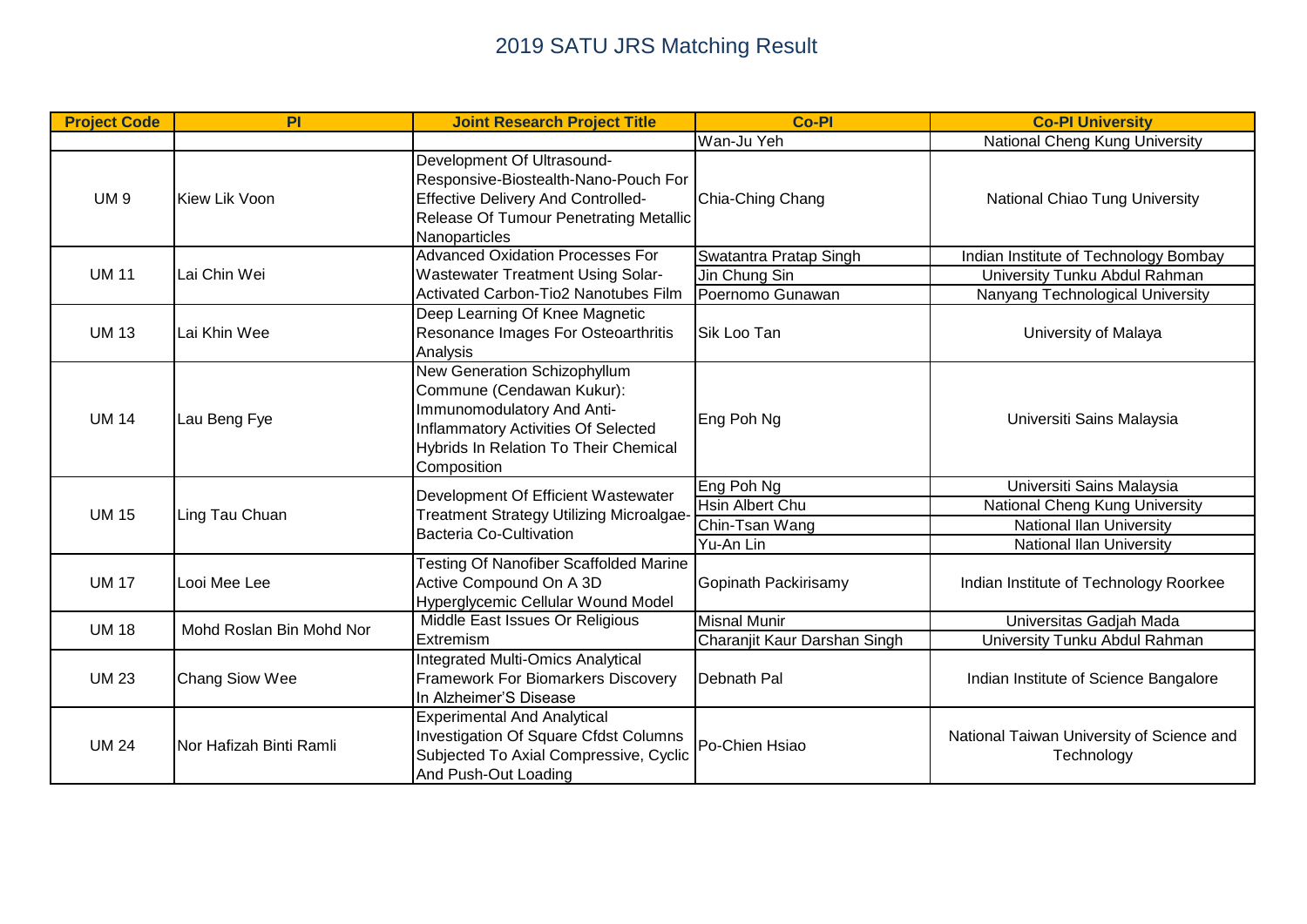| <b>Project Code</b> | PI                                       | <b>Joint Research Project Title</b>                                                                                                                       | <b>Co-Pl</b>                                                                         | <b>Co-PI University</b>                                                                                                                                                          |
|---------------------|------------------------------------------|-----------------------------------------------------------------------------------------------------------------------------------------------------------|--------------------------------------------------------------------------------------|----------------------------------------------------------------------------------------------------------------------------------------------------------------------------------|
| <b>UM 25</b>        | Nurhidayatullaili Binti Muhd<br>Julkapli | Development Of Biodegradable And<br><b>High Strength Rubber Composites</b>                                                                                | Kaushik Pal                                                                          | Indian Institute of Technology Roorkee                                                                                                                                           |
| <b>UM 26</b>        | Nurhidayatullaili Binti Muhd<br>Julkapli | <b>Activated Carbon Modification And Its</b><br><b>Water Treatment Applications</b>                                                                       | Nader Ghaffari Khaligh                                                               | University of Malaya                                                                                                                                                             |
| <b>UM 27</b>        | Nurshamimi Bte Nor Rashid                | <b>Blocking Negative Effects Of</b><br>Senescence In Normal Human Dermal<br><b>Fibroblast Cells With Quercetin</b>                                        | Shatrah Othman                                                                       | University of Malaya                                                                                                                                                             |
| <b>UM 28</b>        | Ong Boon Hoong                           | Metal Oxide Nanostructures For Sensor<br>Applications                                                                                                     | Poernomo Gunawan                                                                     | Nanyang Technological University                                                                                                                                                 |
| <b>UM 29</b>        | Ong Hwai Chyuan                          | Renewable - Jet-Fuel Development<br><b>From Tropical Biomass</b>                                                                                          | Chin-Tsan Wang<br>Steven Lim<br>Poernomo Gunawan<br>Jo-Shu Chang<br>Thi Kim Phung Le | National Ilan University<br>University Tunku Abdul Rahman<br>Nanyang Technological University<br>National Cheng Kung University<br>Vietnam National University, Ho Chi Minh City |
| <b>UM 34</b>        | Chang Siow Wee                           | <b>Identification Of Chili Plant Disease</b><br>Using Machine Learning Approach: A                                                                        | Lilik Sutiarso<br>Vijayan Manickam Achari                                            | Universitas Gadjah Mada<br>University of Malaya                                                                                                                                  |
| <b>UM 37</b>        | Siti Rohani Binti Sheikh Raihan          | Development And Modelling Of Electric<br>Vehicle Charging Tariff                                                                                          | Mukta Bansal                                                                         | Nanyang Technological University                                                                                                                                                 |
| <b>UM38</b>         | Tan Boon Chin                            | <b>Understanding Transcriptional</b><br><b>Regulatory Networks In Drought</b><br>Responses In Banana                                                      | Siti Subandiyah                                                                      | Universitas Gadjah Mada                                                                                                                                                          |
| <b>UM 39</b>        | Tan Choo Hock                            | Harnessing Proteomic, Immunoprofiling Wen-Guey Wu<br>And Neutralization Strategies To                                                                     |                                                                                      | <b>National Tsing Hua University</b>                                                                                                                                             |
| <b>UM 40</b>        | Teo Yin Yin                              | Formulation And Physico-Chemical<br><b>Studies Of Chemically Modified Arabic</b><br><b>Gum Microgel For Drug Delivery</b>                                 | Yi-Yuan Yang<br>Ngoc Do Quyen Chau                                                   | <b>Taipei Medical University</b><br>Vietnam National University, Ho Chi Minh City                                                                                                |
| <b>UM 41</b>        | Yap Hwa Jen                              | <b>Augmented Reality-Based</b><br>Programming And Simulation System<br>Of An Industrial Robotic Work Cell                                                 | Thinh Ha Quang Ngo                                                                   | Vietnam National University, Ho Chi Minh City                                                                                                                                    |
| <b>UM 45</b>        | <b>I</b> Chee Chin Fei                   | Investigation Of A Small Molecule Um-<br>C162 Anti-Virulence Agent For<br>Suppression Of Staphylococcus Aureus<br><b>Infections And Biofilm Formation</b> | Ritmaleni Ritmaleni                                                                  | Universitas Gadjah Mada                                                                                                                                                          |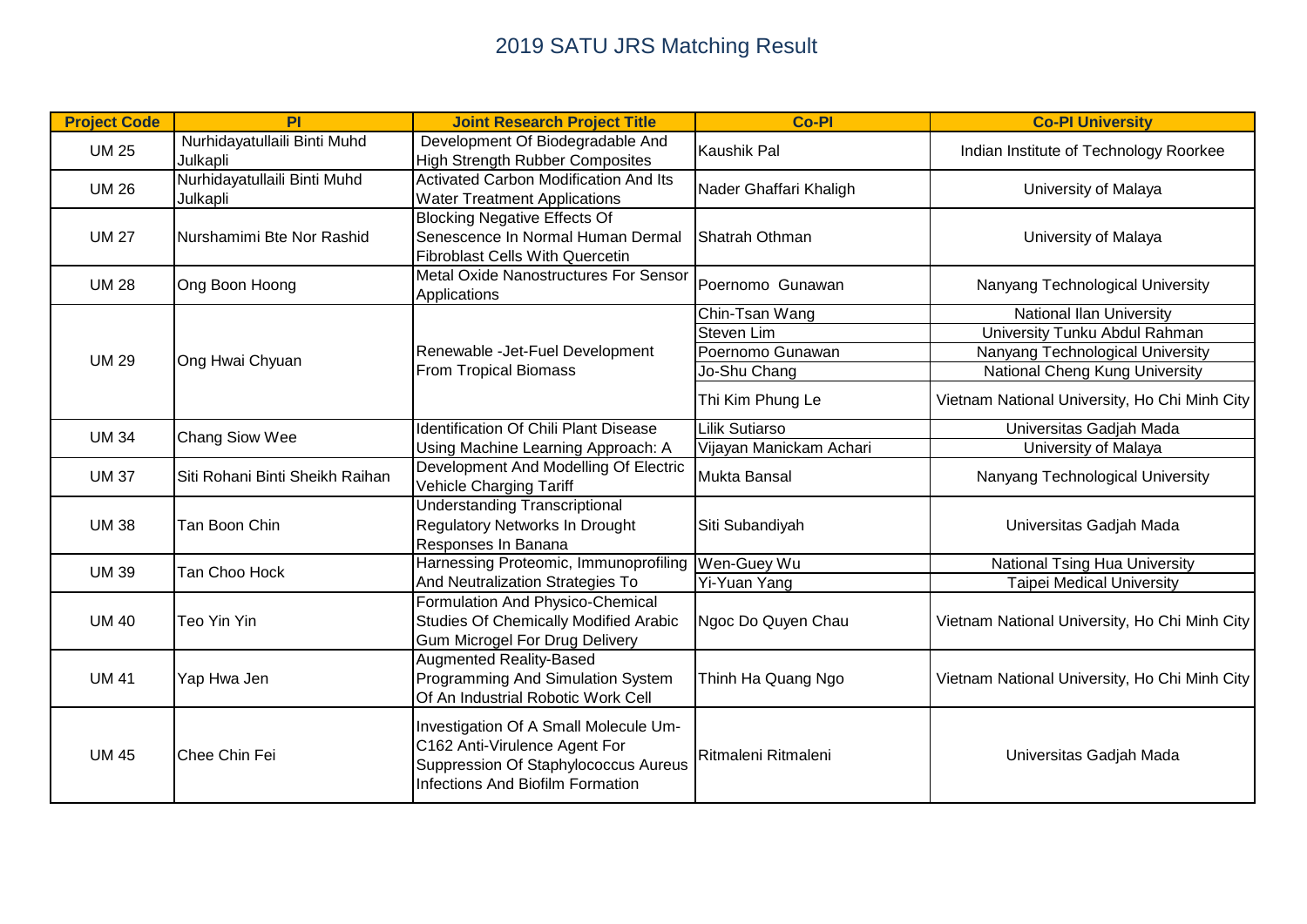| <b>Project Code</b> | PI                                     | <b>Joint Research Project Title</b>                                                                                                                                                           | <b>Co-Pl</b>                    | <b>Co-PI University</b>                                          |
|---------------------|----------------------------------------|-----------------------------------------------------------------------------------------------------------------------------------------------------------------------------------------------|---------------------------------|------------------------------------------------------------------|
| <b>UM 46</b>        | Yarub Kahtan Abdul-Rahman Al-<br>Douri | <b>Advanced Nanosecond Pulsed Laser</b><br><b>Ablation To Produce Colloidal</b><br>Nanoparticles For Antibacterial In Asia                                                                    | Deepak Marla                    | Indian Institute of Technology Bombay                            |
| <b>UM 48</b>        | Yasmin Abdul Wahab                     | Developments Of Nanomaterial<br>Quantum Dots (Qds) For Third<br>Generation Photovoltaics (Pv)<br>Application                                                                                  | <b>Taraknath Das</b>            | Indian Institute of Technology Roorkee                           |
| <b>UM 49</b>        | Yasmin Abdul Wahab                     | Development And Application Of Swcnt<br>Based Aptasensors To The Sensitive<br>Detection Of Pathogens Or Proteins.                                                                             | Maria Theresia Khrisdiana Putri | Universitas Gadjah Mada                                          |
| <b>UM 50</b>        | Zaira Zaman Chowdhury                  | Catalytic Degradation Of Poly Aromatic<br>Hydrocarbon (Pahs): Experimental And<br>Computational Approach Using Carbon<br>Nano-Spheres (Cns) Infused Binary<br>Metal Oxide Nano-Composite (Mo) | <b>Binh Thanh Nguyen</b>        | The University of Danang-University of<br>Science and Technology |
|                     |                                        | <b>Structural And Biological</b>                                                                                                                                                              | Shih-Che Sue                    | National Tsing Hua University                                    |
| <b>UM 53</b>        | Tan Kae Yi                             | <b>Characterization Of Taiwanese And</b><br>Malaysian Cobra Cytotoxins For Insights                                                                                                           | Manh Hung Tran                  | Vietnam National University, Ho Chi Minh City                    |
| <b>UM 55</b>        | Ching Yern Chee                        | Preparation And Characterization Study<br>Of Poly(Lactic Acid) (Pla)/Cassava<br>Starch Hybrid Materials Reinforced With<br><b>Cellulose And Silica Nanomateials</b>                           | Nai-Shang Liou                  | Southern Taiwan University of Science of<br>Technology           |
|                     |                                        |                                                                                                                                                                                               | Chin-Tsan Wang                  | National Ilan University                                         |
|                     | Chong Wen Tong                         | Design And Experimental Study Of The<br>Living Green Wall Integrated With<br>Wind-Solar-Rain Eco-Roof System                                                                                  | <b>Bernard Saw</b>              | University Tunku Abdul Rahman                                    |
| <b>UM 56</b>        |                                        |                                                                                                                                                                                               | Li Wang                         | National Cheng Kung University                                   |
|                     |                                        |                                                                                                                                                                                               | Yu-An Lin                       | National Ilan University                                         |
|                     |                                        |                                                                                                                                                                                               | Mohammad Kholid Ridwan          | Universitas Gadjah Mada                                          |
| <b>UM 57</b>        | <b>Clarence Augustine Th Tee</b>       | A Novel Micro Gas Chemical Sensing<br>Device & System For Volatile Organic<br>Compounds (Vocs)                                                                                                | Kaushik Pal                     | Indian Institute of Technology Roorkee                           |
| <b>UNAIR 5</b>      | Moses Glorino Rumambo Pandin           | <b>Shaping Social Character Building</b><br>Through Poetry For Children In Prison                                                                                                             | Hema Rosheny Binti Mustafa      | Universiti Teknologi Malaysia                                    |
| <b>UNAIR 6</b>      | Myrtati Dyah Artaria                   | Life History Of Transgender Female To<br>Male-"Priawan" In Indonesia                                                                                                                          | Charanjit Kaur Darshan Singh    | University Tunku Abdul Rahman                                    |